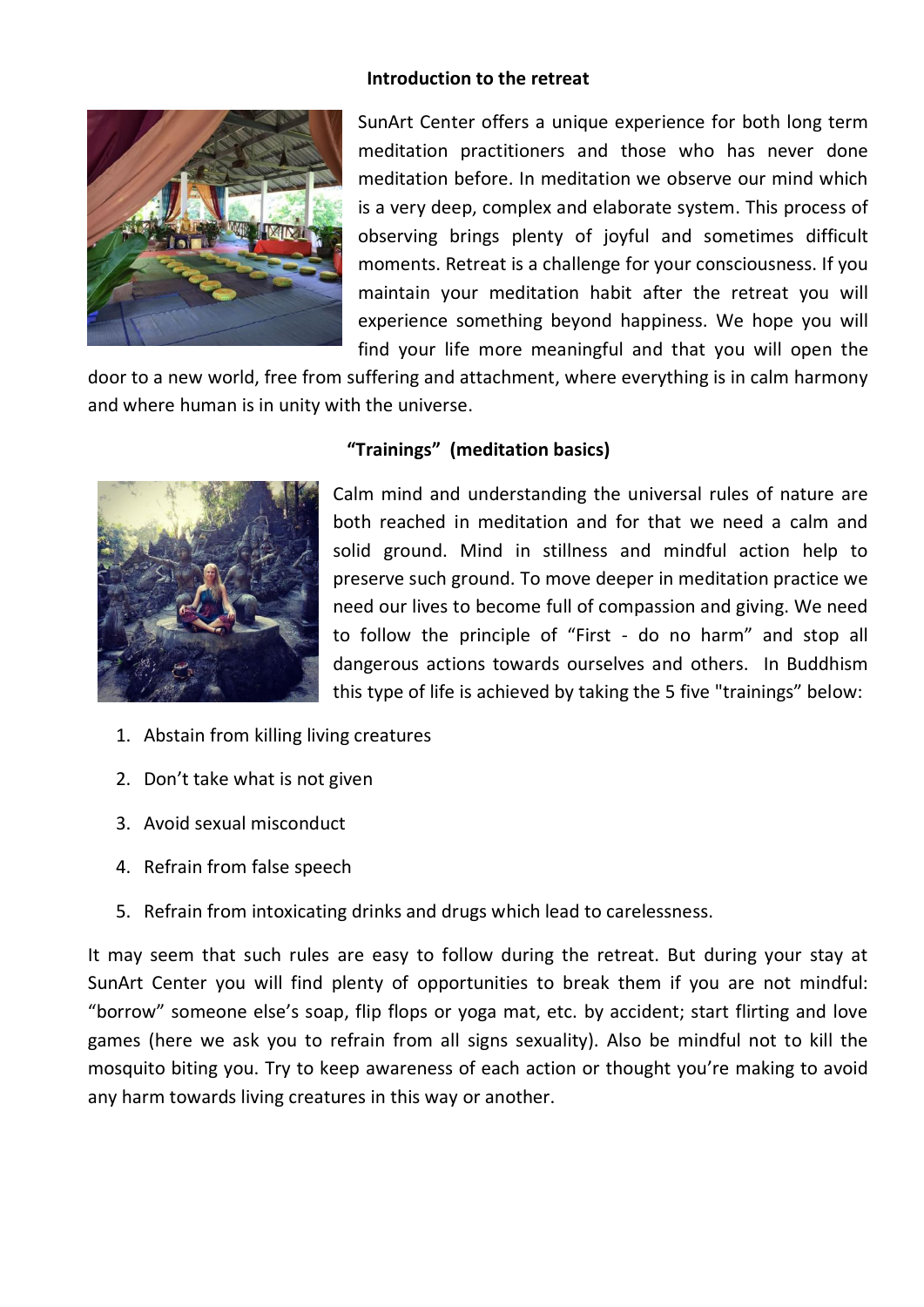#### **Retreat Daily Schedule**



06:00 Wake up 06:30 Sunrise meditation 07:00 Yoga Tibetan monks style 09:00 Breakfast 09:30 Free time 11:00 Sitting meditation 11:30 Lectures or other practices 13:30 Sitting meditation 14:00 Lunch 14:30 Free time 16:00 Loving Kindness meditation 17:00 Tea, coffee, fruits 18:00 Sunset 19:00 Dinner 19:30 Meditation by the fire 20:00 Walking meditation 20:30 Sitting meditation 21:00 Bed time 21:30 Lights off

Please follow the daily schedule. It is important to participate in all scheduled practices and events, your presence is a "must". We will stick with this schedule during your retreat so you always know when and where to go. All schedule updates will be put on information board. By participating in all events and practices you create a productive atmosphere of teamwork and mutual help.

Please study the schedule before you come to the retreat to fully understand what you are going to do here.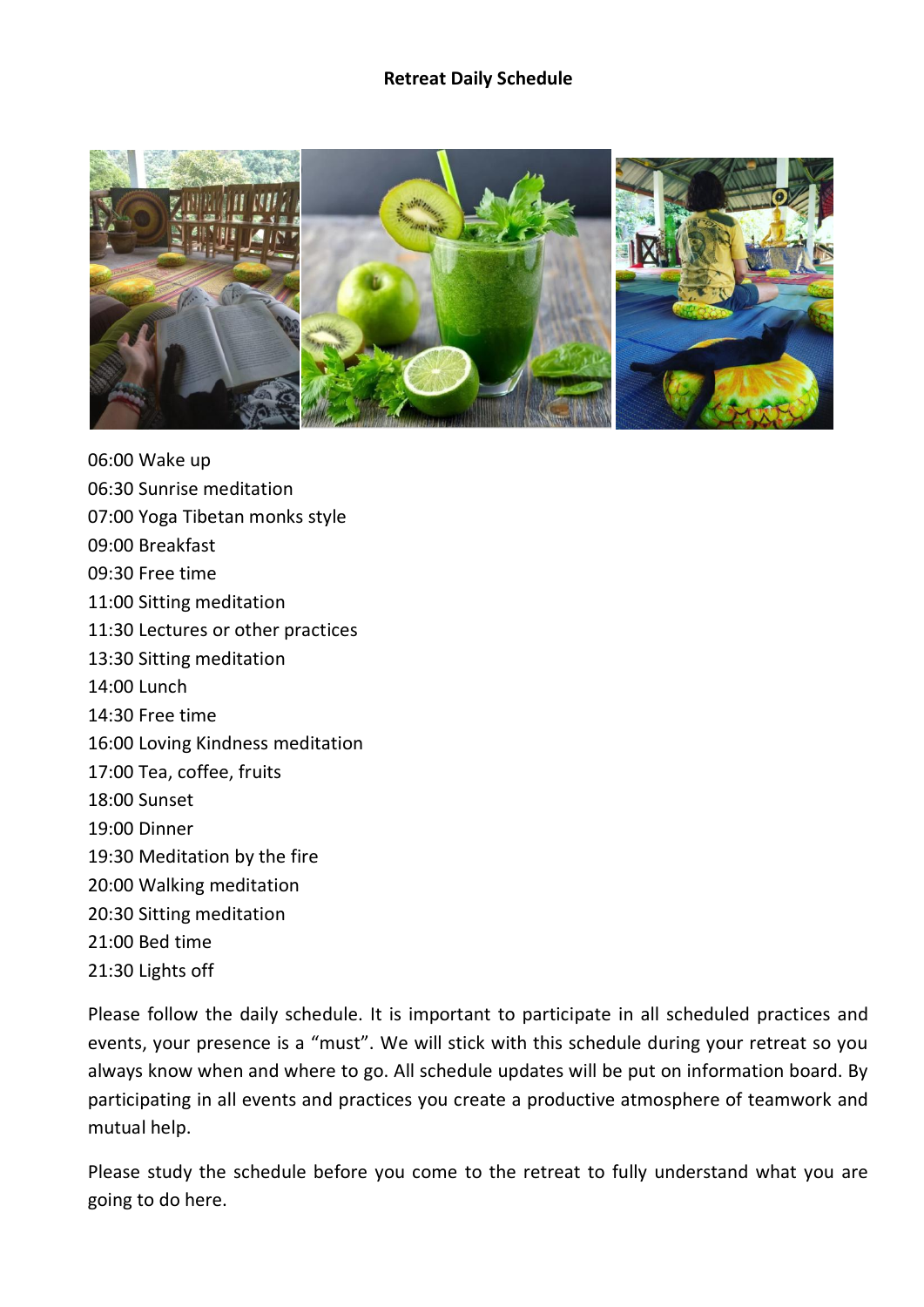For some of you the schedule might be challenging, but it's not that hard as it seems. While developing the schedule we used the best world practices from other meditation retreats and advise from many experienced retreat participants. We found our current schedule the most effective for successful meditation practice. Sometimes you will feel a temptation to skip some practices, events or classes. Please don't do that! Even a small seed of carelessness can grow very quickly. Although if you don't feel well, then you definitely need a rest. But if you're just mentally tired (anxiety, boredom) - don't give up. Try to relax and observe your mind - this will help to overcome all the obstacles.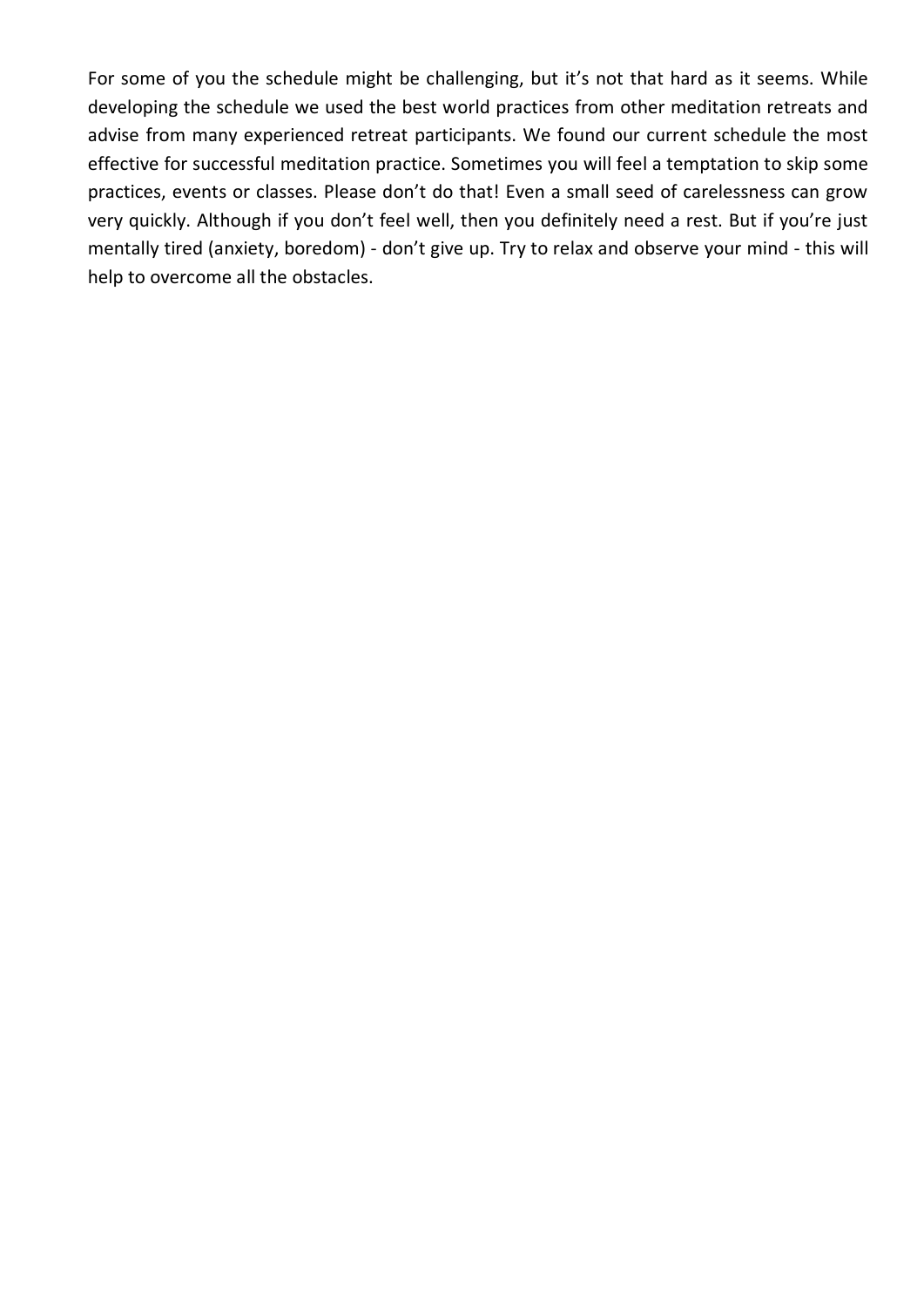#### **Living rules and conditions**



#### Meditation hall

#### **Meditation retreat**

For most of us meditation retreat is an extraordinary event compared to practicing meditation on our own. On a retreat we need to find a way to live together as a group in simple living conditions. Here we are united by a collective experience of meditation with all it's joy and hardships, insights and pitfalls. During the retreat we are connected by the common goal of becoming better human beings. Here we put aside the urge for personal benefit and egoistic desires which are driving modern human world. And to preserve this harmony we need to follow certain rules. Here are the top ones: stay silent, give way to others, follow the schedule, follow the "5 Trainings" and stay within the retreat center area.

#### **Silence**

Egoistic speech takes lots of energy. People discuss unimportant things, gossip, offence each other verbally and shout on each other. This causes not only trouble in the outer world but also anxiety in our minds. Please abstain from speech and handwritten messages to each other during the retreat to calm down your mind and maintain quiet and peaceful environment for everyone.

For some of you this will be challenge but this a very beneficial experience for each of you. Some participants travel far distances to visit SunArt Center so please show respect and compassion by staying silent and mindful.

The practice of silent action leads to great results. Also it's important not to judge or criticise others. Self-discipline and compassion are part of the retreat educational program.

"Silence" also means refraining from books. You will get plenty of information during the retreat and reading will only distract and might even confuse you. Please keep your books closed, you will have lots of time for that after the retreat. Also please refrain from writing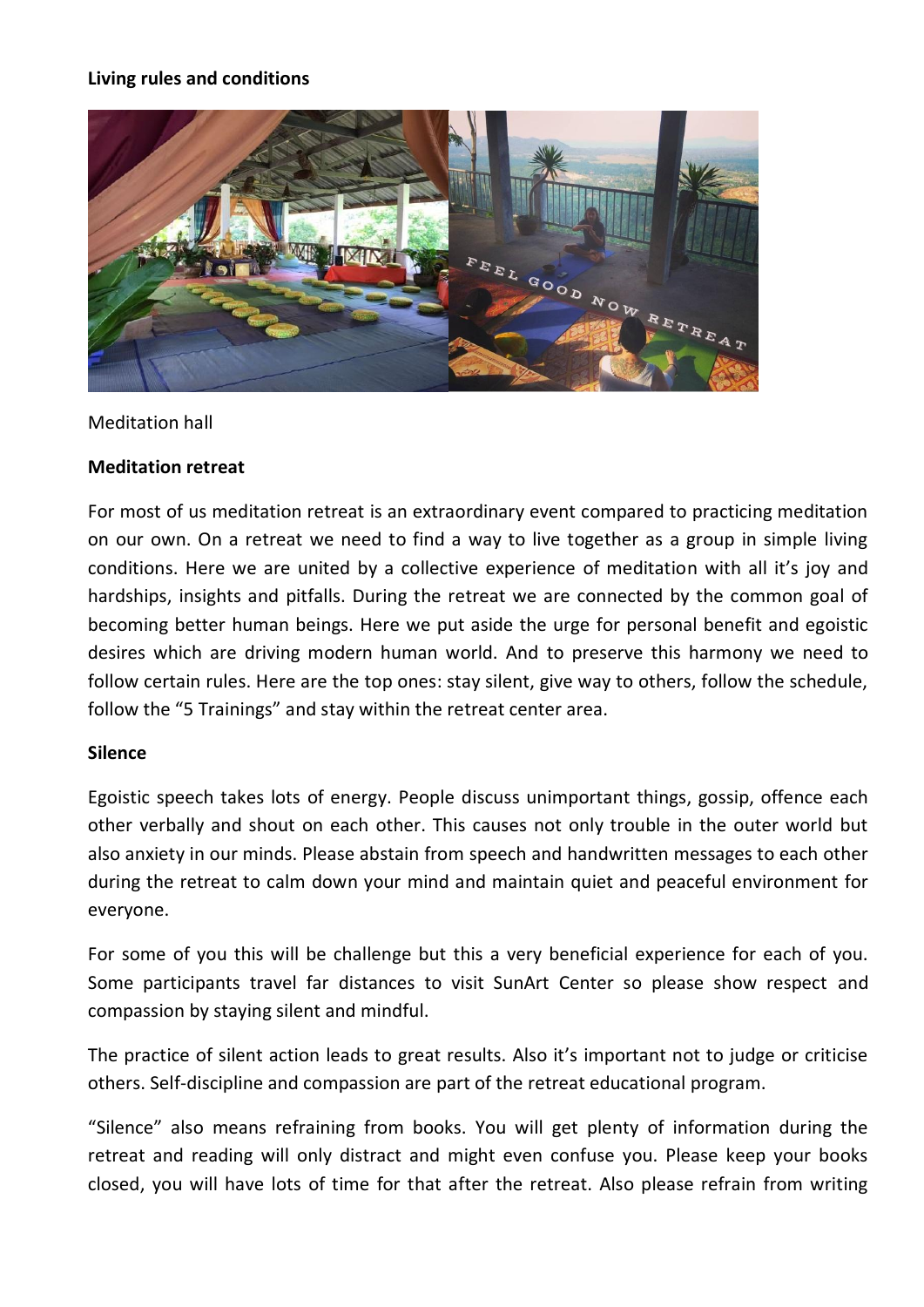(taking notes during lectures is OK). Writing letters, poems and stories, journaling - all this distracts your mind from the main purpose of meditation.

#### **Schedule**



As said, during the retreat we follow a simple schedule. You don't even have to watch the clock - you will be guided by the big bell ring. Please participate in all practices, classes and lectures. You will have plenty of time for showering, laundry, relaxing and reflecting on your meditation progress during specifically allocated time slots.

# **Waterfall**



During the retreat we encourage you to visit our waterfall daily for bathing and meditation practice. Fresh rainwater from hilltops brings a strong energy boost and waterfall location is full with prana. Recharge and cleanse yourself with the energy of waterfall everyday.

# **Self-practice**

One of the key self-practices is daily meditation "mindfulness with breathing" or Anapanasati. That means sitting for 10 - 30 mins with eyes closed and legs crossed, watching our breath and observing the air coming in and out. This is a key practice to gain energy, calm down the mind and achieve inner peace. We encourage you to practice "mindfulness with breathing" 3 times per day in between scheduled group practices.

# **Power of the sun**

Sync up with natural solar cycle and watch the sunrise and sunset from our stunning viewpoint to source the energy of light and nature.

# **Teachers and master classes**

During the retreat you will be visited by practitioners from all over the world, some of them will be staying at SunArt center with you. Classes are held in English and in Russian. Visit all scheduled practices and master classes, you will be informed about schedule updates.

# **Volunteer work (karma yoga)**

On the check-in day you will be offered to take part some in some of the housekeeping duties. This simple work helps to cultivate mutual responsibility and respect. It takes no more than 20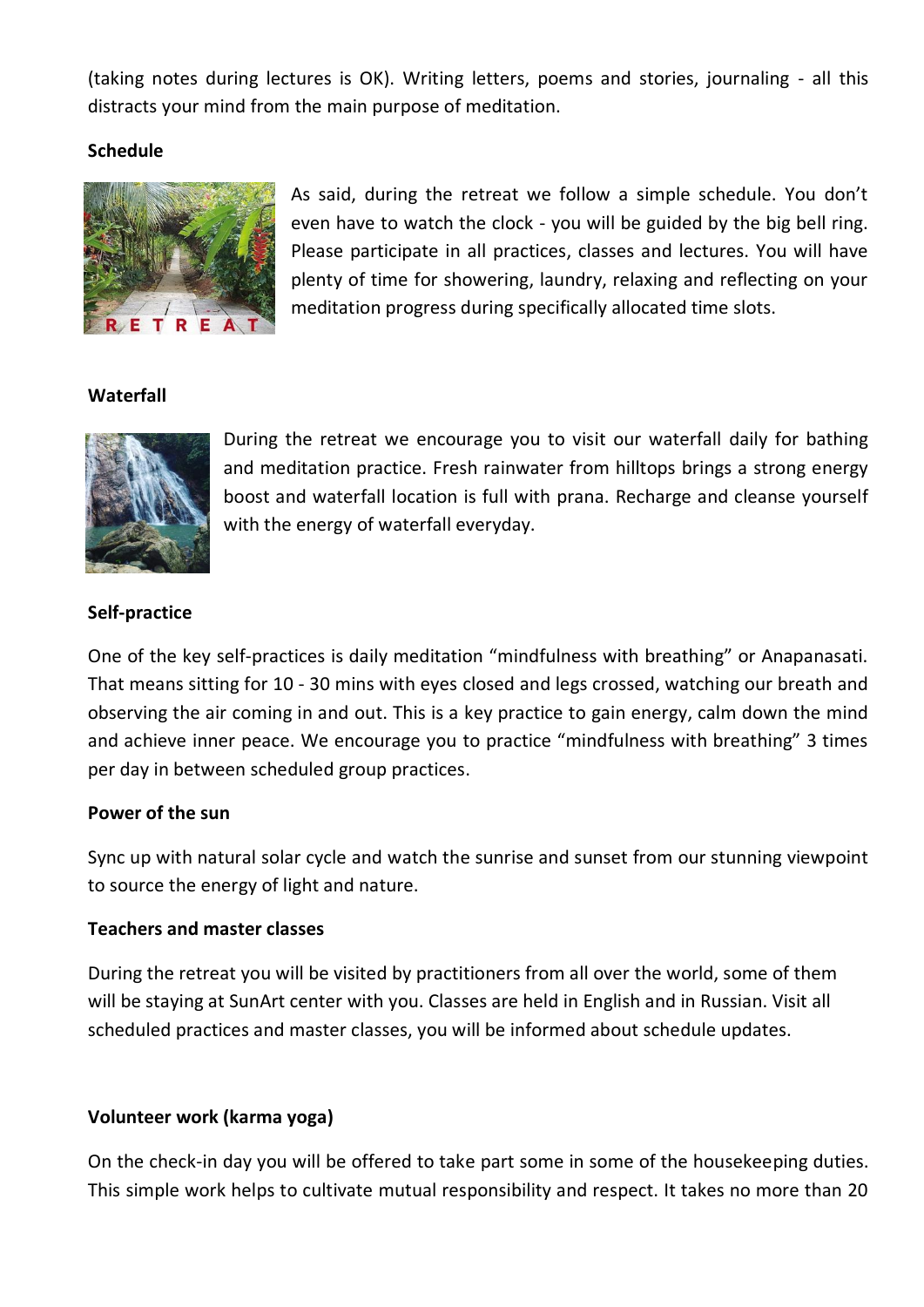minutes a day and we encourage you to be mindful during your work. Everything that we do in life is a practice of Dhamma, be present and alert, be aware of each movement and thought.

# **Stay within yourself**

There is nowhere to go here apart from the depths of your own consciousness. This can be a challenging journey. You can fall into boredom or anxiety and if that happens - stay alert and mindful. You can gain a lot of knowledge about yourself in those states. Don't let your mind go somewhere beyond the here and now, if you start distracting yourself it will become an obstacle to your meditation practice. Make sure you have all necessary belongings prepared before the retreat.

# **Clothes**

Please wear comfortable loose clothing, it can be thin and light but make sure it's not transparent. Also please keep your clothes clean and tidy. Your clothes must cover your knees, shoulders and belly during meditation (otherwise it's unrespectful towards other retreat participants).

There's no need to wear jewelry, be more simple and natural. Please keep your underwear and bras on.

# **Smoking**

Nicotine is a toxic substance poisoning our bodies. It prevents you for deep meditation and natural relaxation. Please refrain from smoking during the retreat.

# **Give way to others**

Modern world makes us act assertive, pushy and aggressive. But during the retreat we can relax and feel the freedom. At the retreat we have nothing to worry about and nowhere to rush: here we can practice calmly with silent mind. Giving way to others is not just a physical act and a gesture of good manners. This is a sign of friendliness, kindness and support that we carry in our hearts. Living conditions and lifestyle in SunArt Center are a perfect environment to start giving way to others silently.

# **Smiles**



Remember that gentle, compassionate and kind smile of Buddha. Positive attitude and good mood can help you in many difficult situations. Smile is essential when you stay silent for days in a row, without it the meditation hall becomes a dark place. Smile - this is a great tool for non-verbal communication.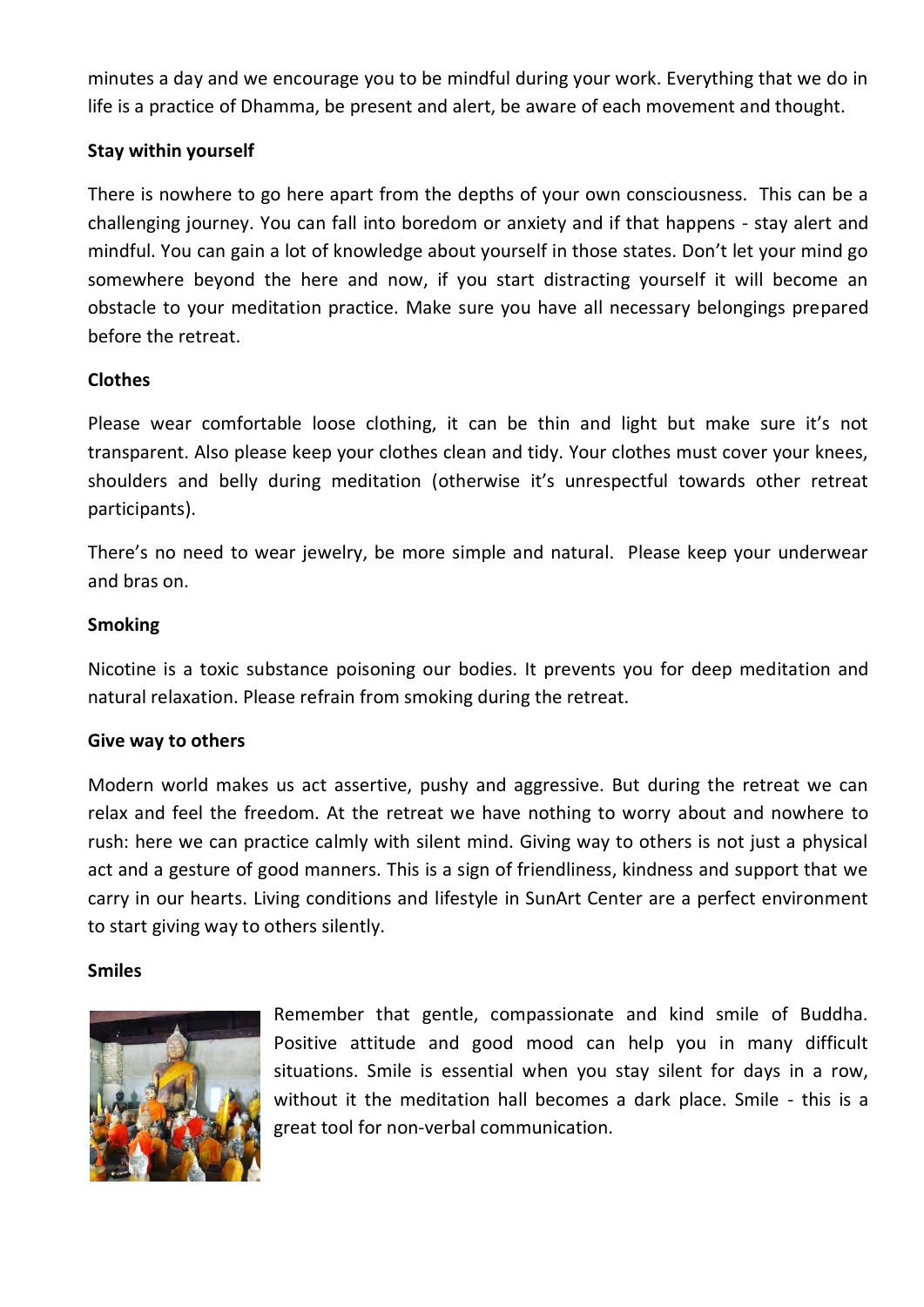

Meditation viewpoint

#### **Health**



There are no specific health requirements to take part in the retreat although sickness can become an obstacle during such mentally and emotionally challenging event. If you are ill it is better to recover first and then visit the next retreat. For Westerners, especially older aged, it will take some time to adjust their bodies for meditation pose and finding the right balance. If you have pain in your back, neck, knees or hips you might experience some difficulties. Please contact your instructors and teachers for support.

#### **Food**



We serve vegetarian food cooked with love and kindness for breakfast, lunch and dinner with tea, coffee and fruits in-between. We have everything for healthy eating. Everyone is eating together in silence.